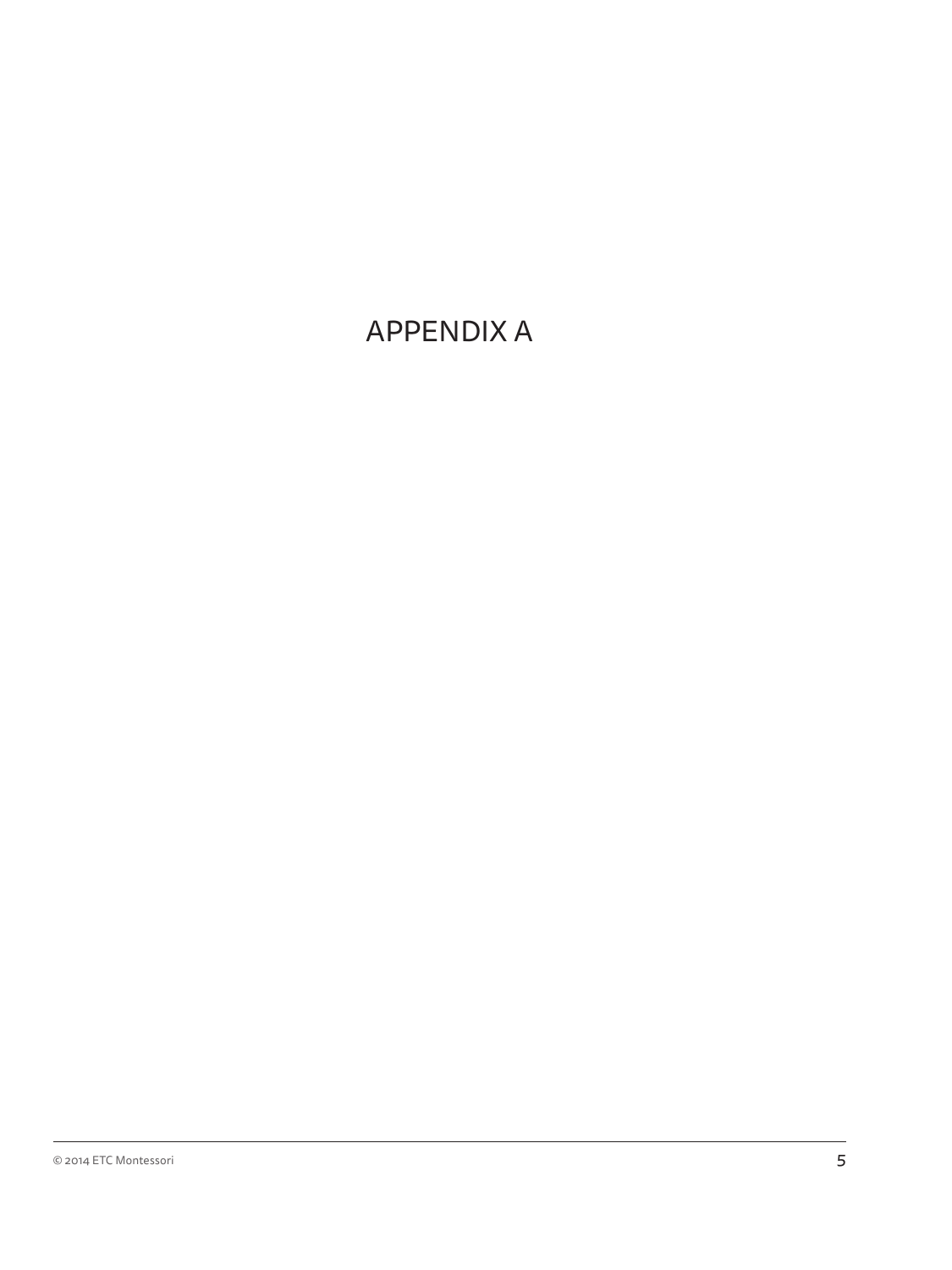## Poems for "Strike the Imagination" Lesson

"Mother of the Night"

By Erica Blanco

Mother of the night You light the way in the dark A silvery spark

Mother of the night Changing from utter darkness To a bright goddess

Mother of the night Pulling the tides high and low Most important rock

•

### "Moon Serenade"\*

By Cornelia Gilbert

The sun disappears and the night sets in Far away and so clear, a mystery of glistening. Whether silver lace or orange glow You look especially glorious above a white sheet of snow.

To shed light into darkness, you are truly the one Not to forget that sparkle you put upon the face of my son

Your countenance inspires my soul and arouses my being A night with delight, love and abundance of feeling

Full moon, I await your appearance with much anticipation What a magnificent part of the divine creation.

From http://www.fullmoon.info/en/fullmoon-poems.html

\*Note: When reading poem, do not read the title or "full moon" in the tenth line; the listener should guess what the poem is about based on the imagery.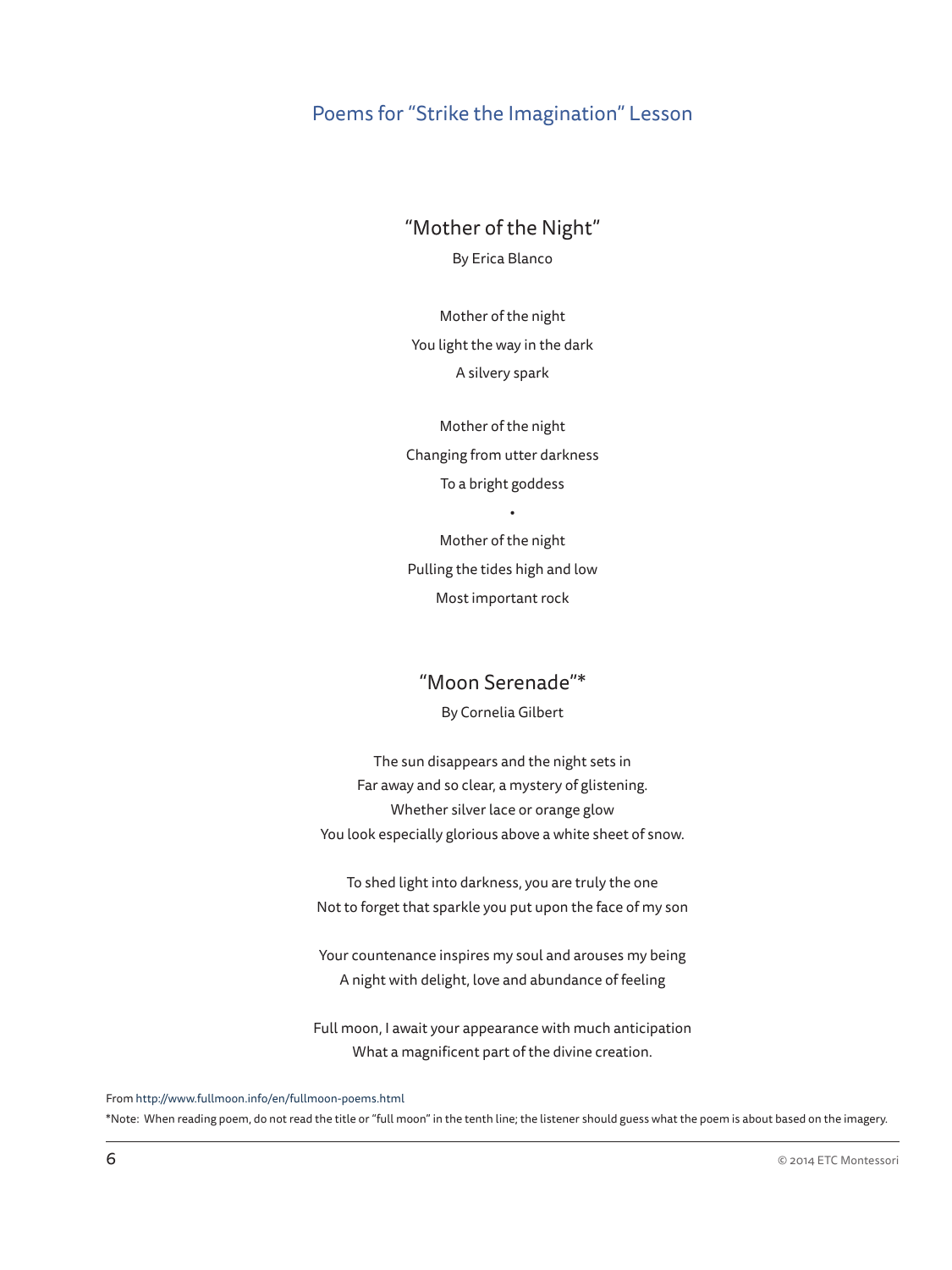## "The Moon and Stars" By Sappho (c. 610-570 B.C.E.) translated by Arthur S. Way

#### The stars that round the Queen of Night

Like maids attend her Hide as in veils of mist their light When she, in full-orbed glory bright. O'er all the earth shines from her height,

A silver splendour.

From http://www.blackcatpoems.com/s/the\_moon\_and\_stars.html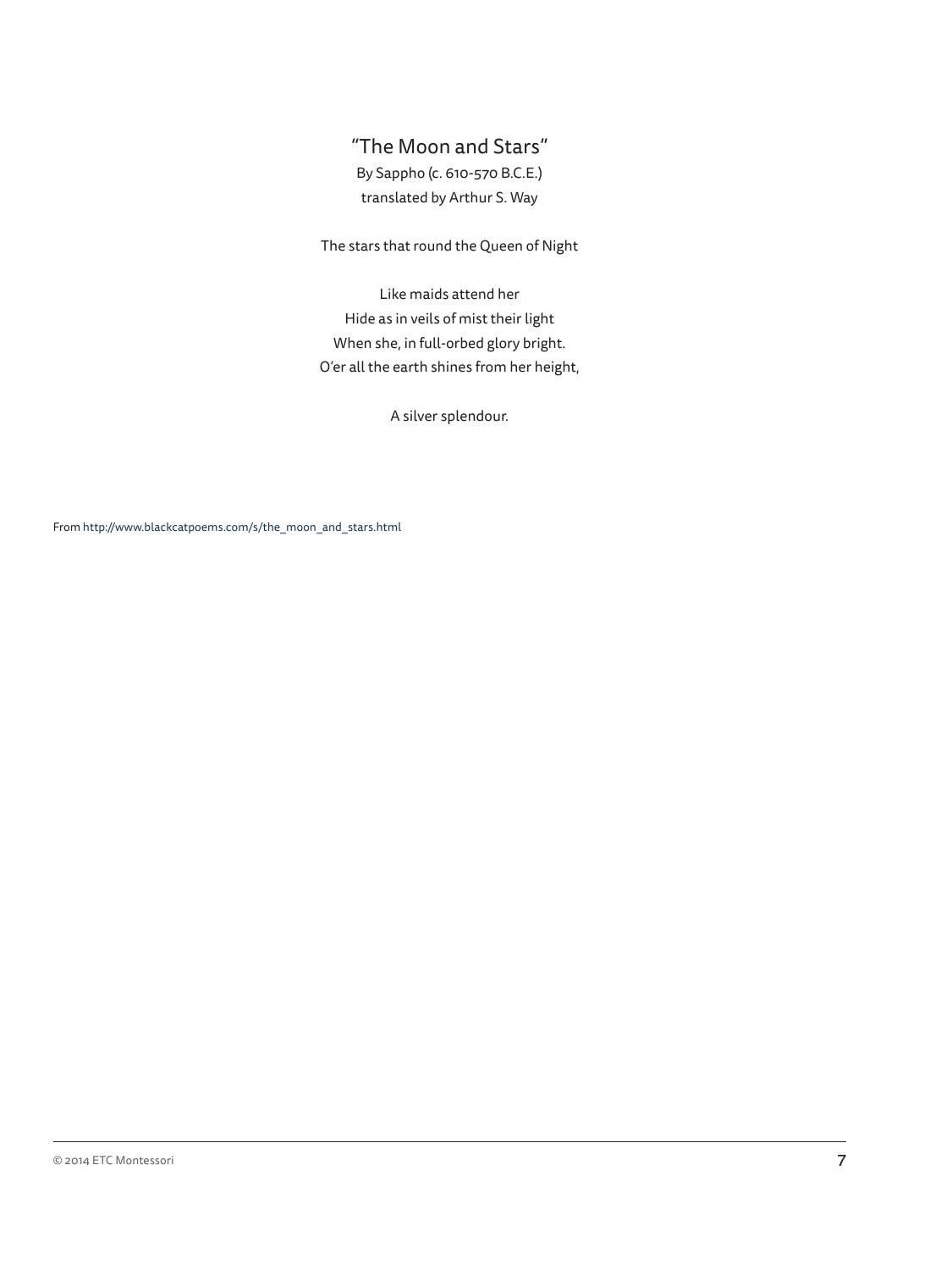#### "I Am"

I am (two special characteristics that you have) I wonder (something you are curious about) I hear (an imaginary sound) I see (an imaginary sight) I want (an actual desire) I am (the first line of the poem repeated)

I pretend (something you pretend to do) I feel (a feeling about something imaginary) I touch (an imaginary touch) I worry (something that really bothers you) I cry (something that makes you very sad) I am (the first line of the poem repeated)

I understand (something you know is true) I say (something you believe) I dream (something you dream about) I try (something you make an effort about) I hope (something you hope for) I am (the first line of the poem repeated)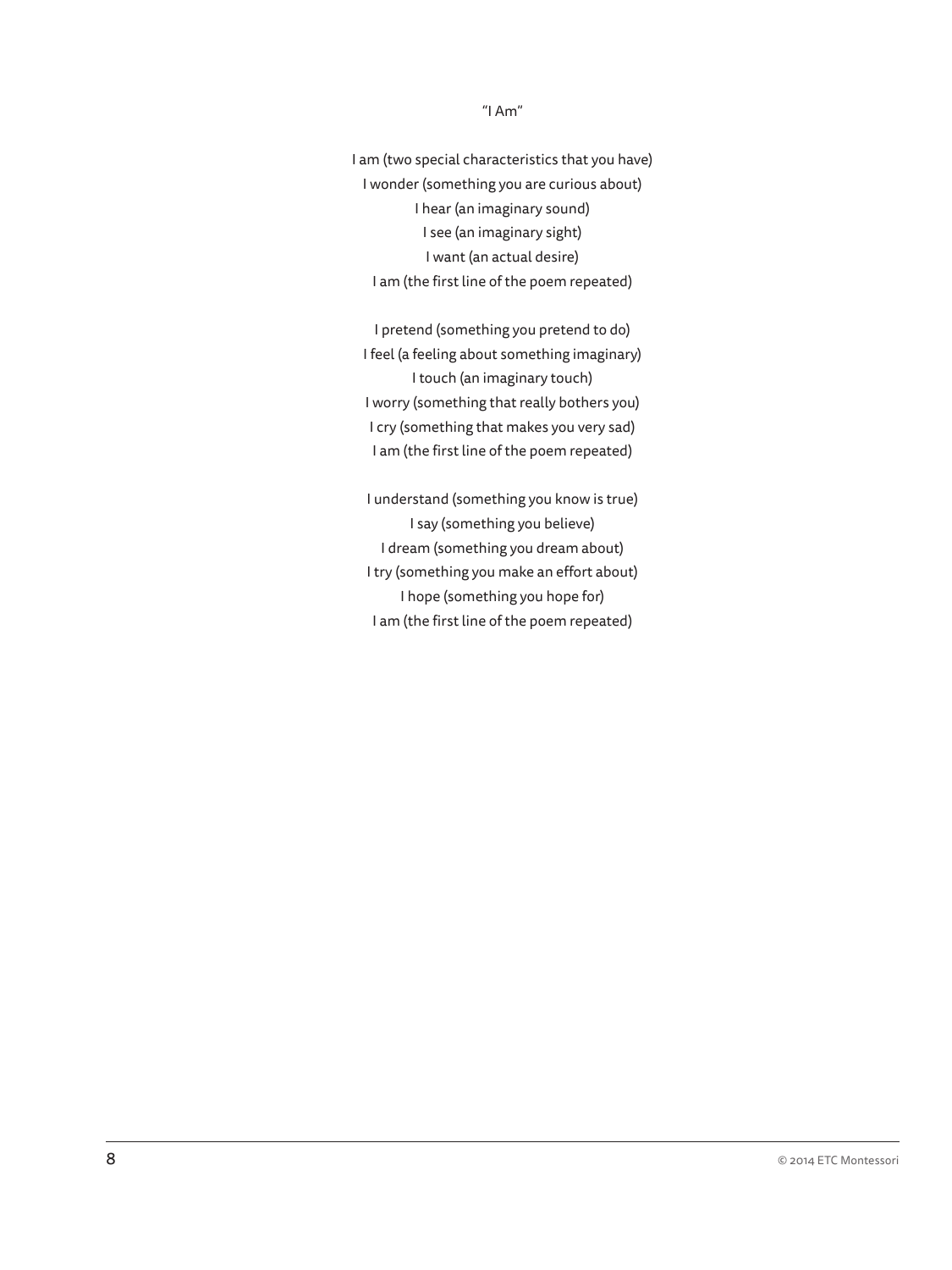```
Name: ____________________________ Date: _____________________
```

| Date: |  |  |
|-------|--|--|
|       |  |  |

| I am         |  |
|--------------|--|
| I wonder     |  |
| I hear       |  |
| I see        |  |
| I want       |  |
| l am         |  |
|              |  |
| I pretend    |  |
| I feel       |  |
| I touch      |  |
| I worry      |  |
| I cry        |  |
| l am         |  |
|              |  |
| I understand |  |
| I say        |  |
| I dream      |  |
| I try        |  |
| I hope       |  |
| lam          |  |

From http://ettcweb.lr.k12.nj.us/forms/iampoem.htm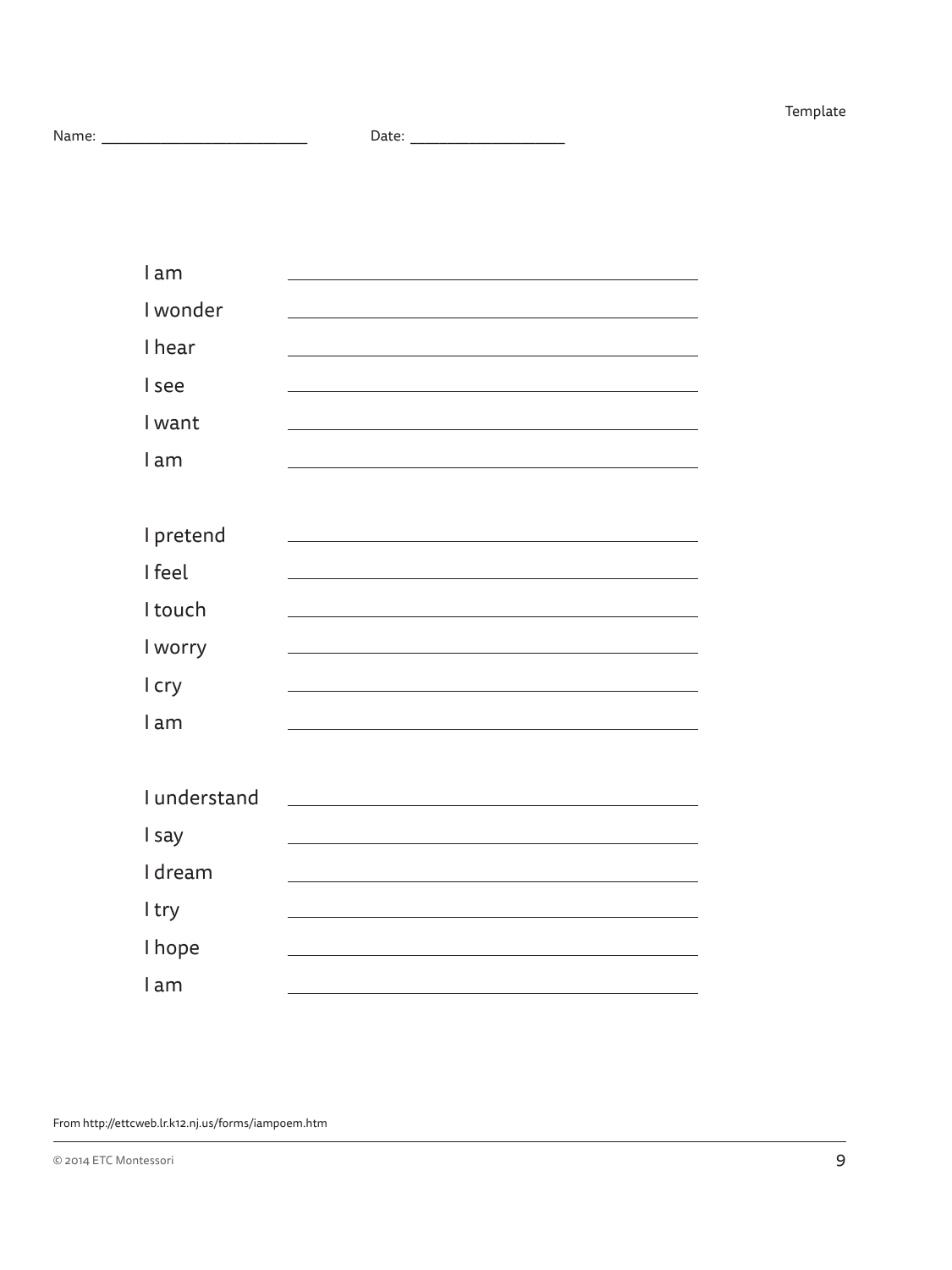Name: \_\_\_\_\_\_\_\_\_\_\_\_\_\_\_\_\_\_\_\_\_\_ Date: \_\_\_\_\_\_\_\_\_\_\_\_\_\_\_\_\_\_

"Personification Story"

By Erica Blanco

Directions: Underline all the examples of personification.

One cloudy day the sun hid behind the clouds. It did not want to come out. The plant in the ground cried out, "Sun, Sun, where are you?"

The plant looked up at the sky and wondered why the sun was hiding. "I need to make sugars today!" As the plant continued to grumble, a giraffe (or another animal) walked by and stopped.

"What are you doing?" asked the giraffe.

"I am trying to get the sun to come out," answered the plant.

"I am taller than you. Maybe he will be able to hear me," the giraffe said to the plant. She looked up. "Sun! Trees need sunlight to live and I need trees to live. Can you come out of hiding?"

The sun peeked out and saw the darkness below. It yawned. "I guess my nap is over. It's time to shine!"

The sun broke through the clouds and shined down on the earth.

"Time to work!" yelled the plant.

"Time to eat!" exclaimed the giraffe, and the circle of life kept on moving.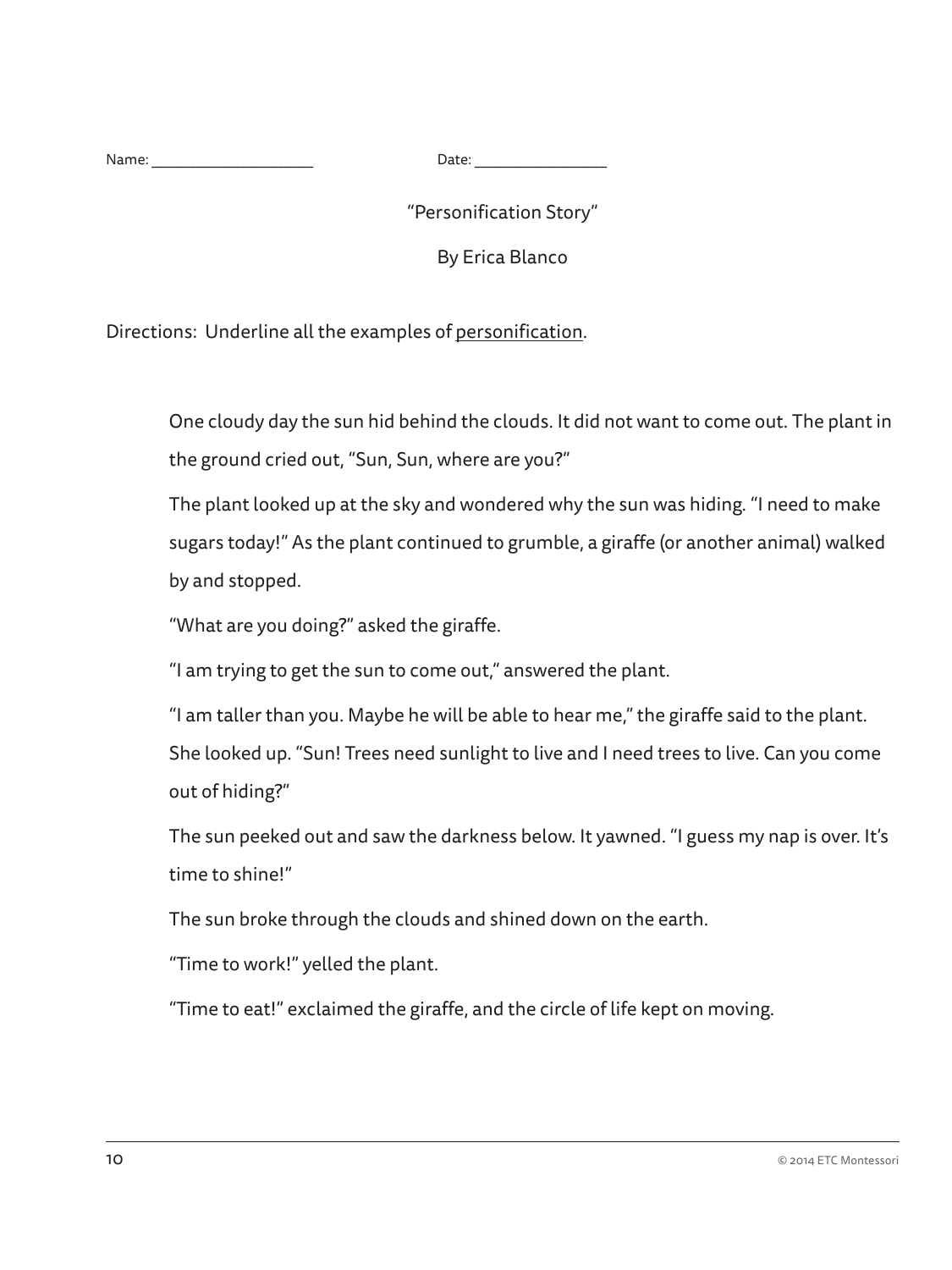# APPENDIX B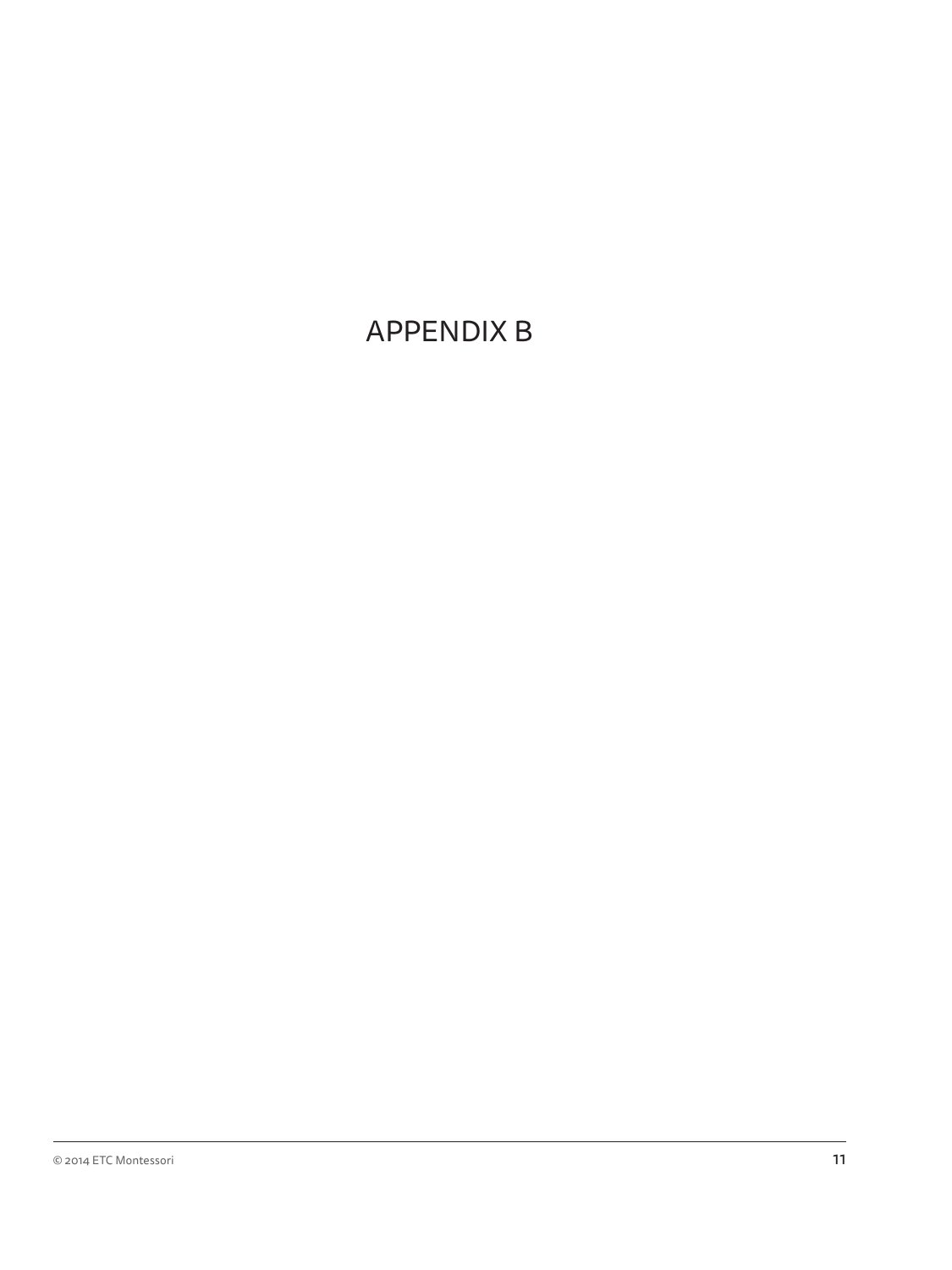| Nar.<br>.<br>. | ucc. |  |
|----------------|------|--|
|                |      |  |

"The Wind"

The wind howls outside. A tree taps against a window. Then—crack! The wind picks up and moves faster. It says, "Shh!" The grass rustles as a piece of trash whooshes by a window. The wind whistles when coming around the house. Two dead twigs snap off the tree. A newspaper flying high swishes and swooshes in the breeze. Then the wind hisses and the shutters close with a flap.

> "The Wind" by Erica Blanco Crack, howl, shh, tap tap! Whistle, rustle, whoosh, snap snap! Swoosh, hiss, swish, flap flap!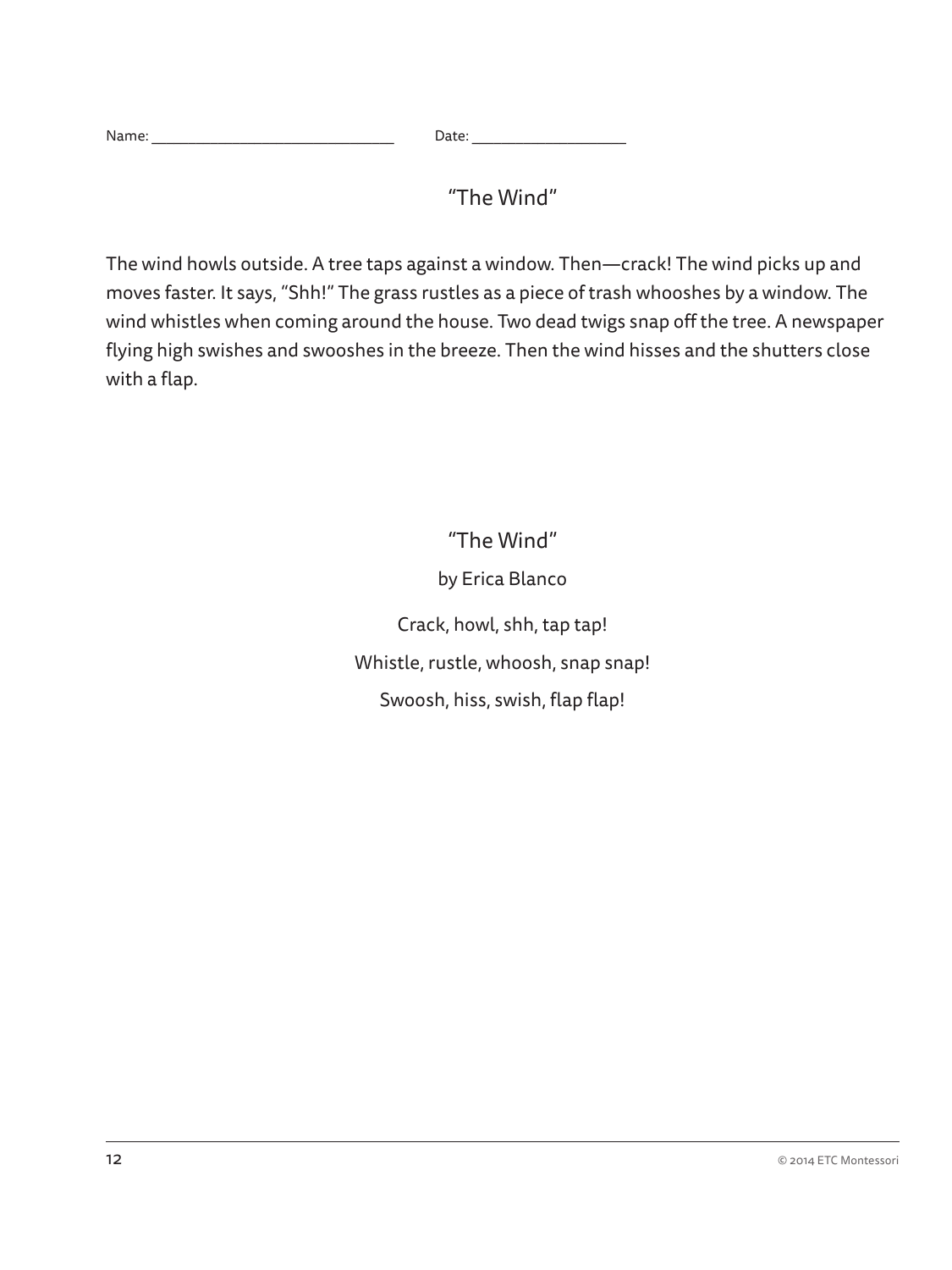- (Line 1) First name
- (Line 2) 3 or 4 adjectives that describe the person
- (Line 3) Important relationship (daughter of . . . , mother of . . . , etc.)
- (Line 4) 2 or 3 things, people, or ideas that the person loved
- (Line 5) 3 feelings the person experienced
- (Line 6) 3 fears the person experienced
- (Line 7) Accomplishments (who composed . . . , who discovered . . . , etc.)
- (Line 8) 2 or 3 things the person wanted to see happen or wanted to experience
- (Line 9) His or her residence
- (Line 10) Last name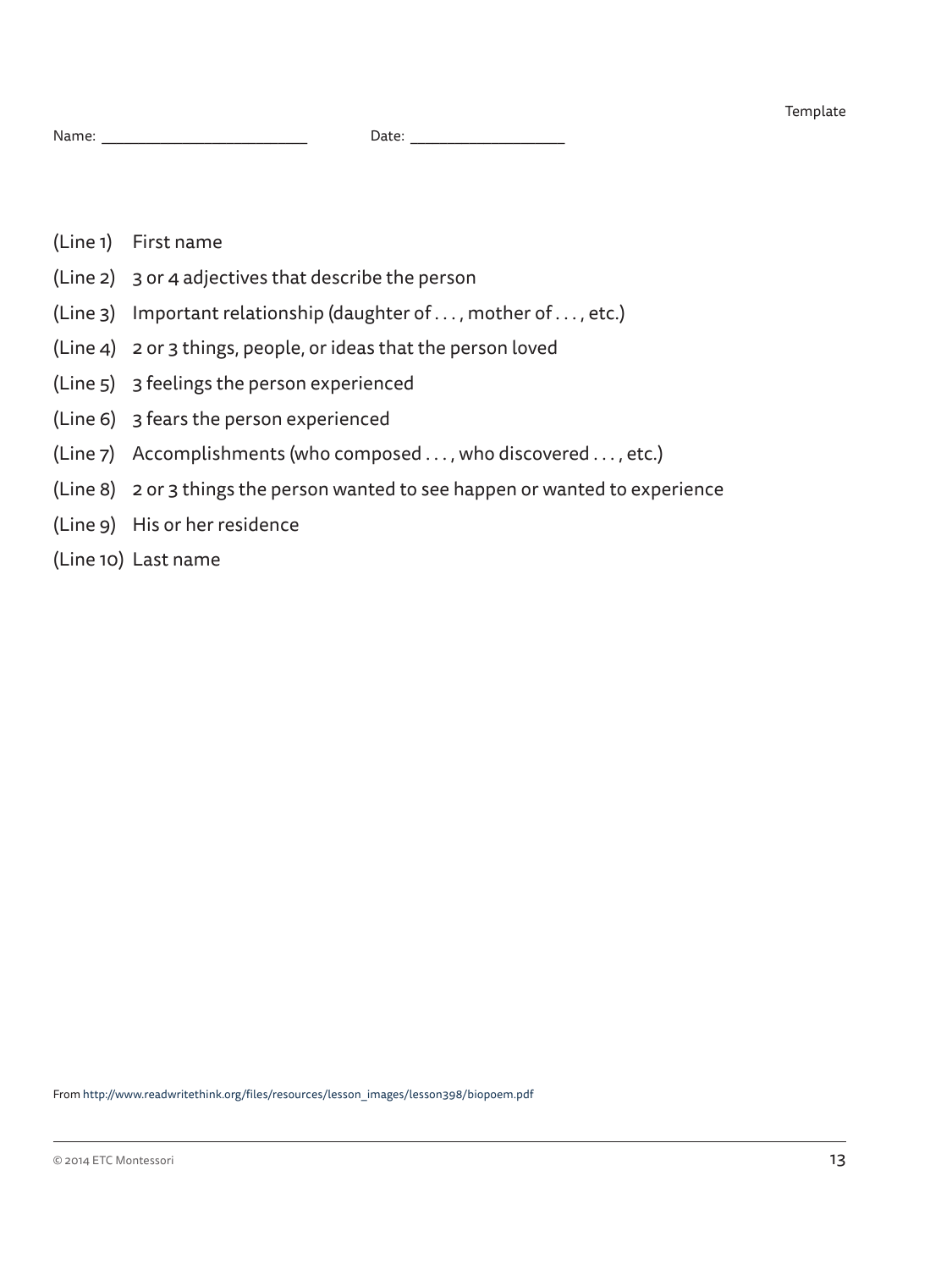## "I'm Nobody! Who are you?" by Emily Dickinson

I'm Nobody! Who are you? Are you—Nobody—too? Then there's a pair of us! Don't tell! they'd advertise—you know!

How dreary—to be—Somebody! How public—like a Frog! To tell one's name—the livelong June— To an admiring Bog!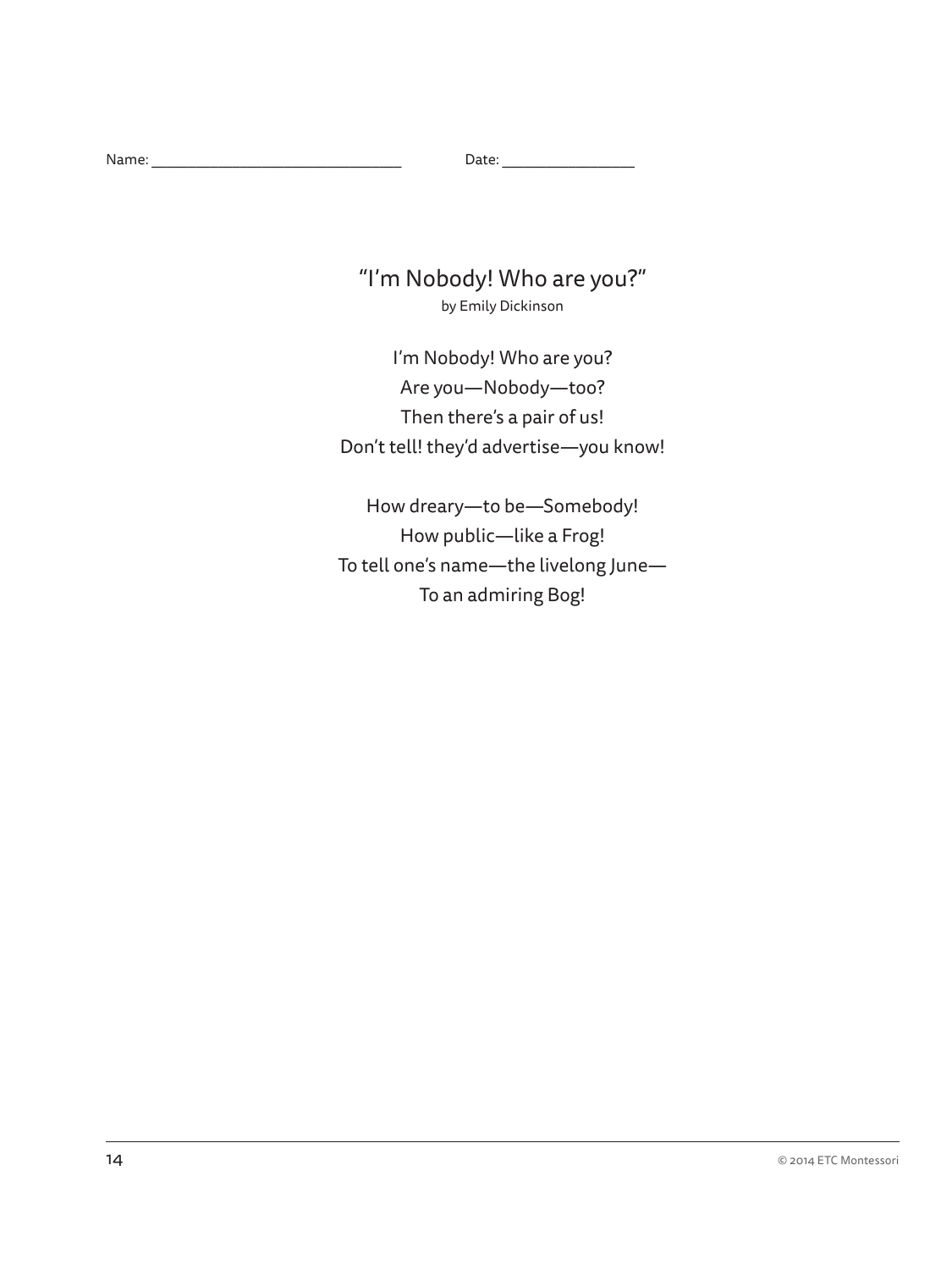"This Is Just to Say" By William Carlos Williams

This is just to say I have eaten the plums that were in the icebox

and which you were probably saving for breakfast

Forgive me they were delicious so sweet and so cold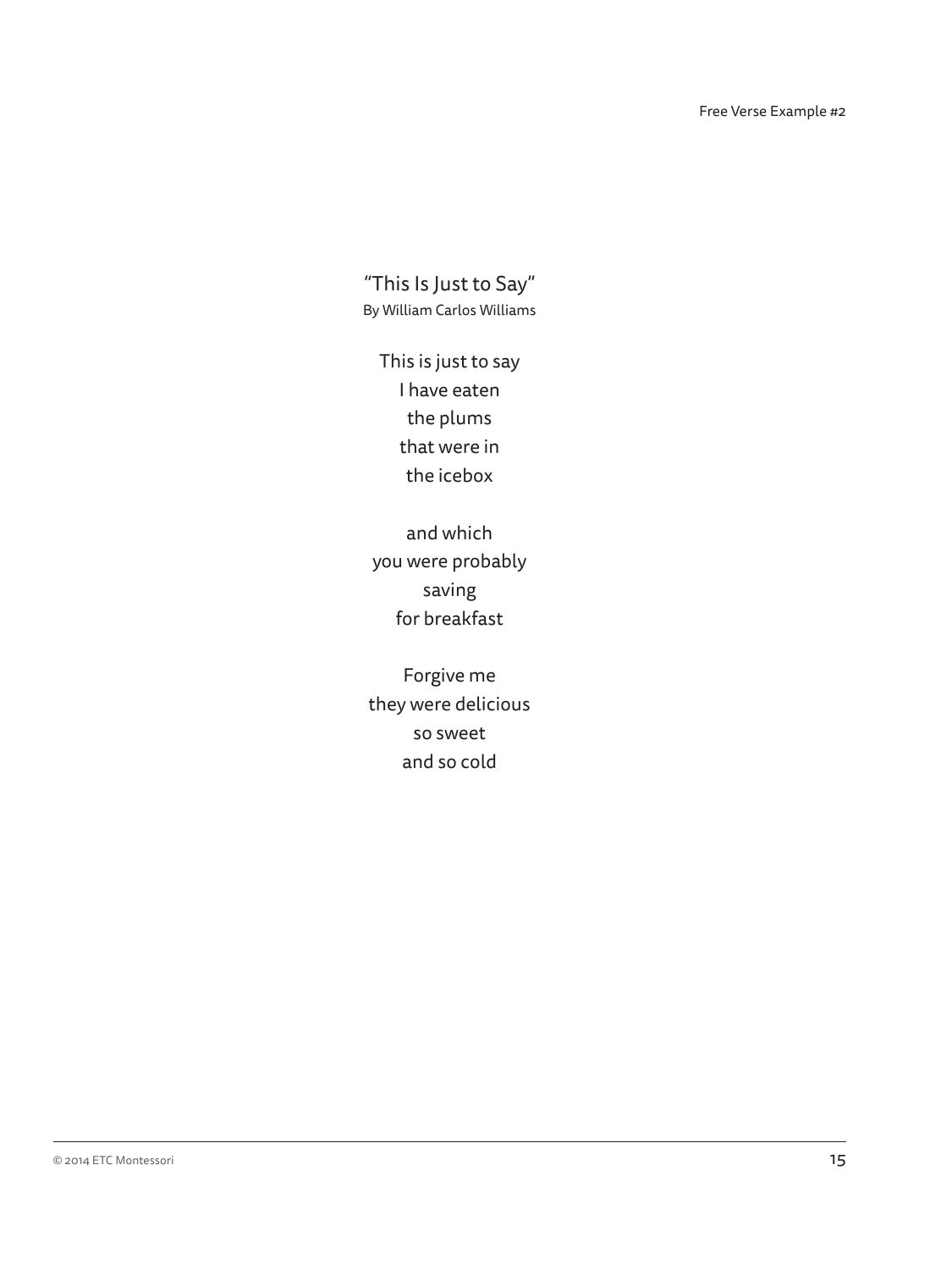# APPENDIX C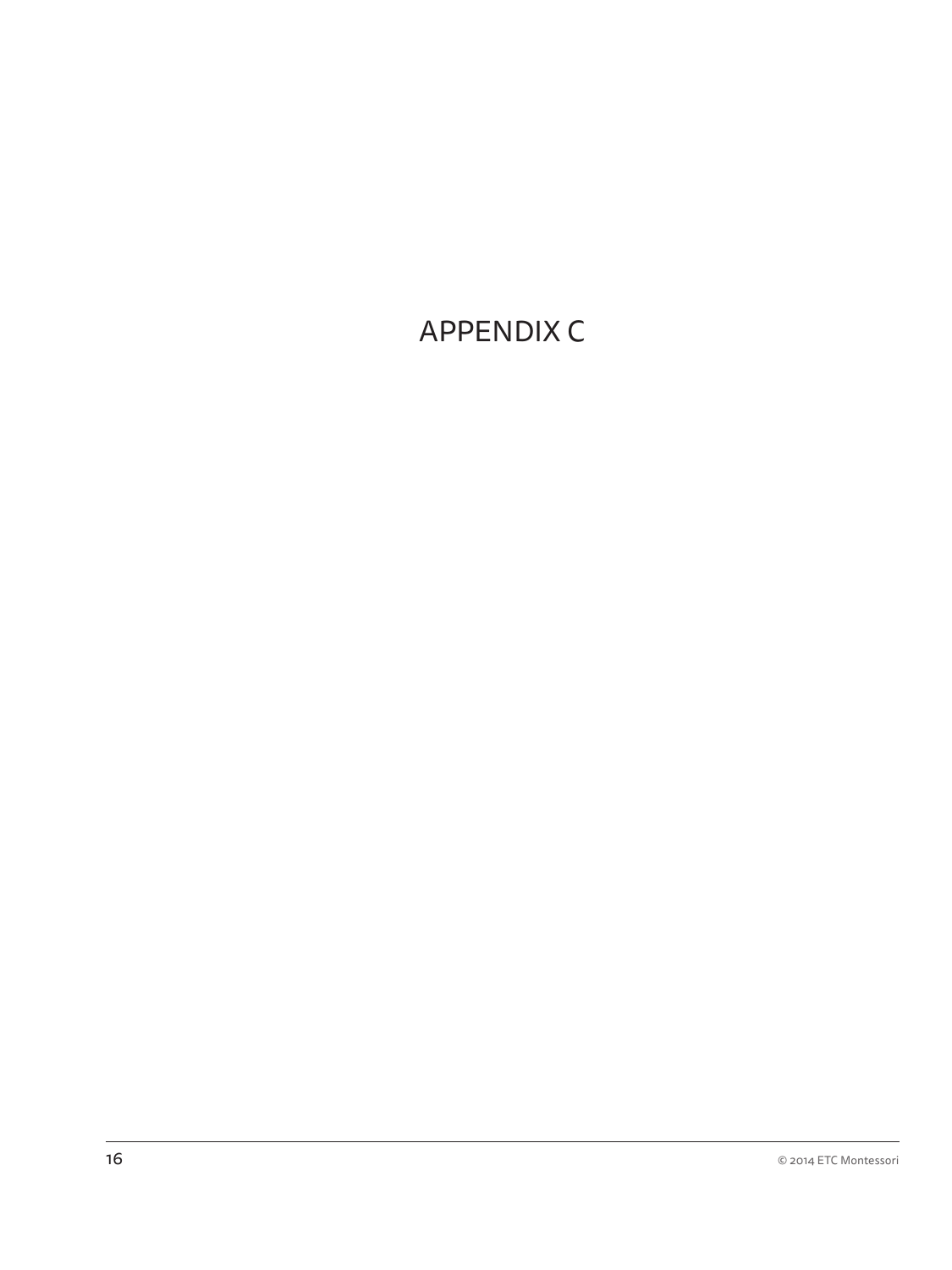#### Color Poem Examples

### "Purple"

a bruise on your leg, bunches of grapes in a bowl, a sweater that goes great with black, the sound of power, fruit juice poured into a glass a school bell ringing, ringing Grandma's rhubarb pie. cold medicine served up on a tablespoon squishy cough drops, velvet covered cushions pointy tip sharpie markers, the sky before lightning starts Purple can take you for a sweet ride.

from http://ettcweb.lr.k12.nj.us/forms/color.htm

#### "Orange"

#### by Julia

Orange is feeling in your stomach after an orange soda quenched your thirst. Orange is the sun after a summer day. Orange is the sound of a field filled with dandelions blowing in the wind. Orange is the taste of a pizza that just came out of the oven. Orange is the sound of a busy bumblebee. Orange is the taste of cold glass of orange juice. Orange is the feeling inside you when you accomplish something. Orange is the sound of a tomato plant growing. Orange is the color of a carrot that just popped out of the ground. Orange is the smell of a Tiger-Lily petal. Orange is the feeling after a baby smiles. Orange is the color of a brown beaver's incisor. Orange is the smell of a late July day. Orange is the feeling of a puppy's fur. Orange is the color of peach marmalade on a side of toast. Orange is the sound of a canoe paddling through shallow water. And orange is a color that is safe and alive.

from http://www.kathimitchell.com/poemtypes.html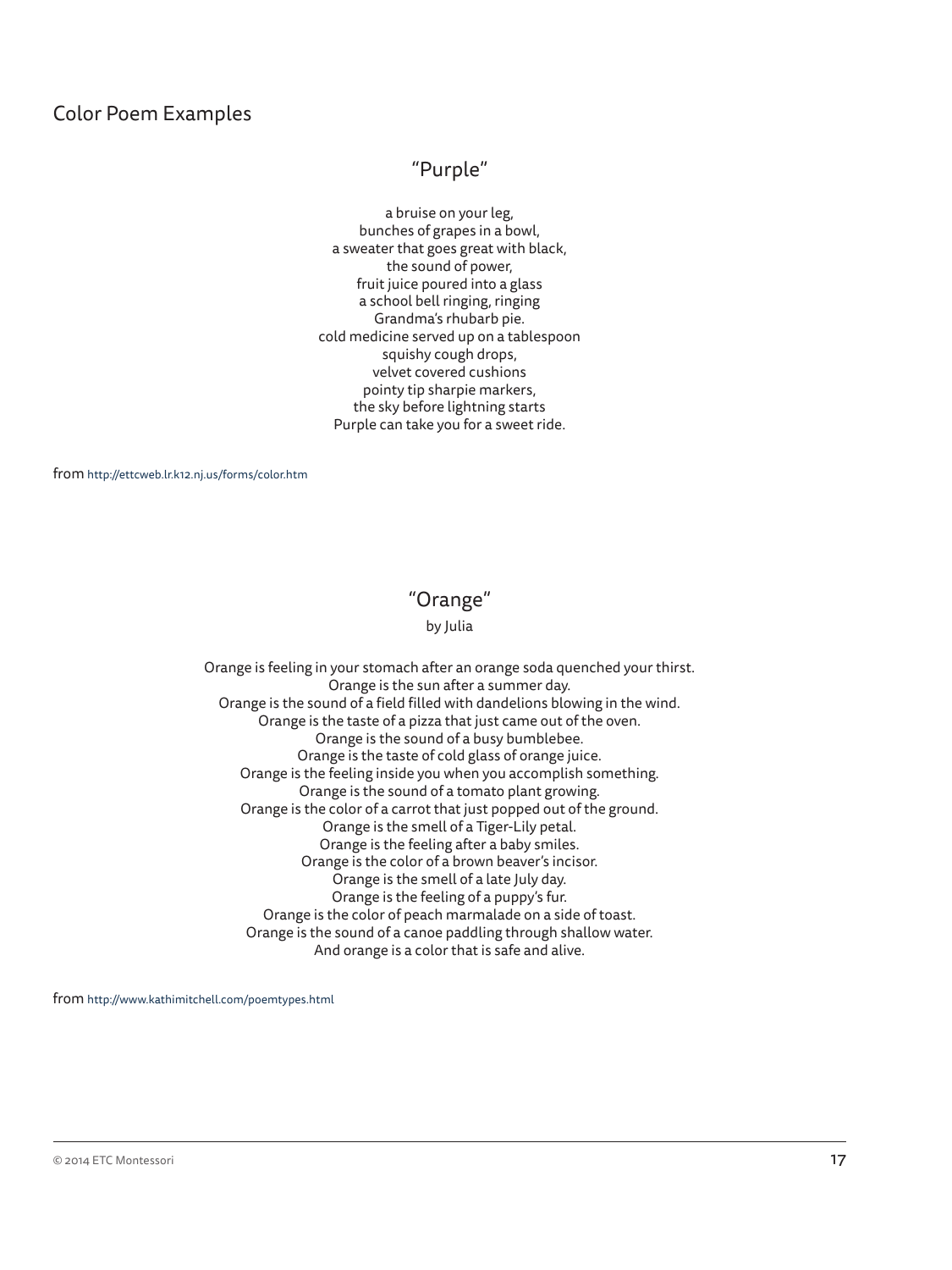### "Blue"

#### By Erica Blanco

Blue is calm and peaceful. Blue looks like the sky. Blue tastes like squishy blueberries. Blue smells like a summer breeze. Blue feels wet. Blue sounds like a chirping blue bird. Blue is a cloudless sky. Blue looks like cold fingers. Blue tastes like sweet cotton candy. Blue smells like fresh, cold wind. Blue feels like the ocean waves. Blue sounds like running water. Blue is lovely.

> "Red" By Erica Blanco

The color of anger The color of love The smell of roses The feel of a lace glove

The taste of an apple The sound of a fire truck The color of embarrassment The feel of a door that's stuck

The taste of strawberry pie The sound of an alarm bell The smell of a fire The color of an exotic shell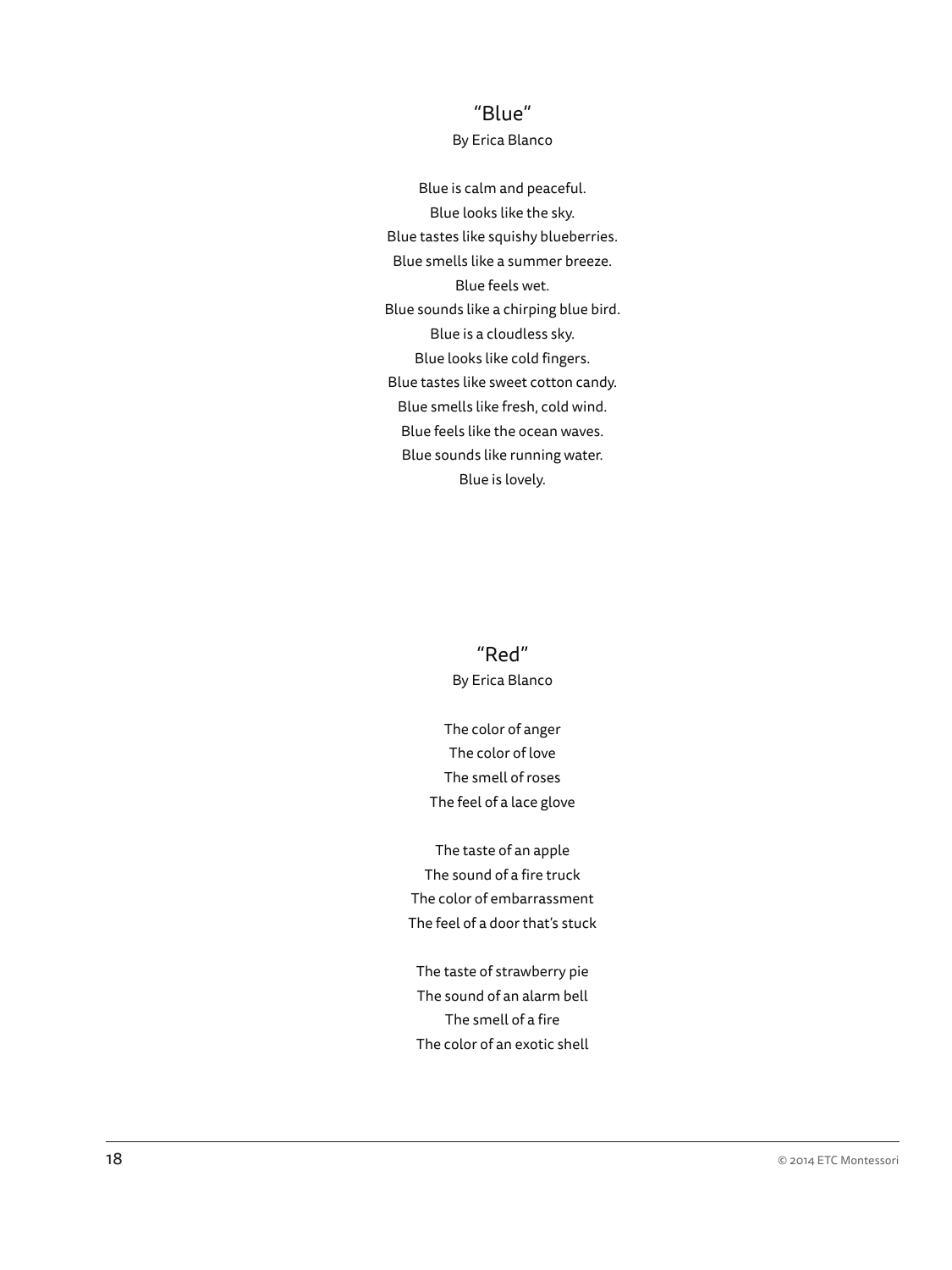## "Orange" By Erica Blanco

The color of an orange rind The color of being kind The color of a sunset of the beach The smell of a ripe, sweet peach The color of construction cones The color of desert bones

Orange is a why color